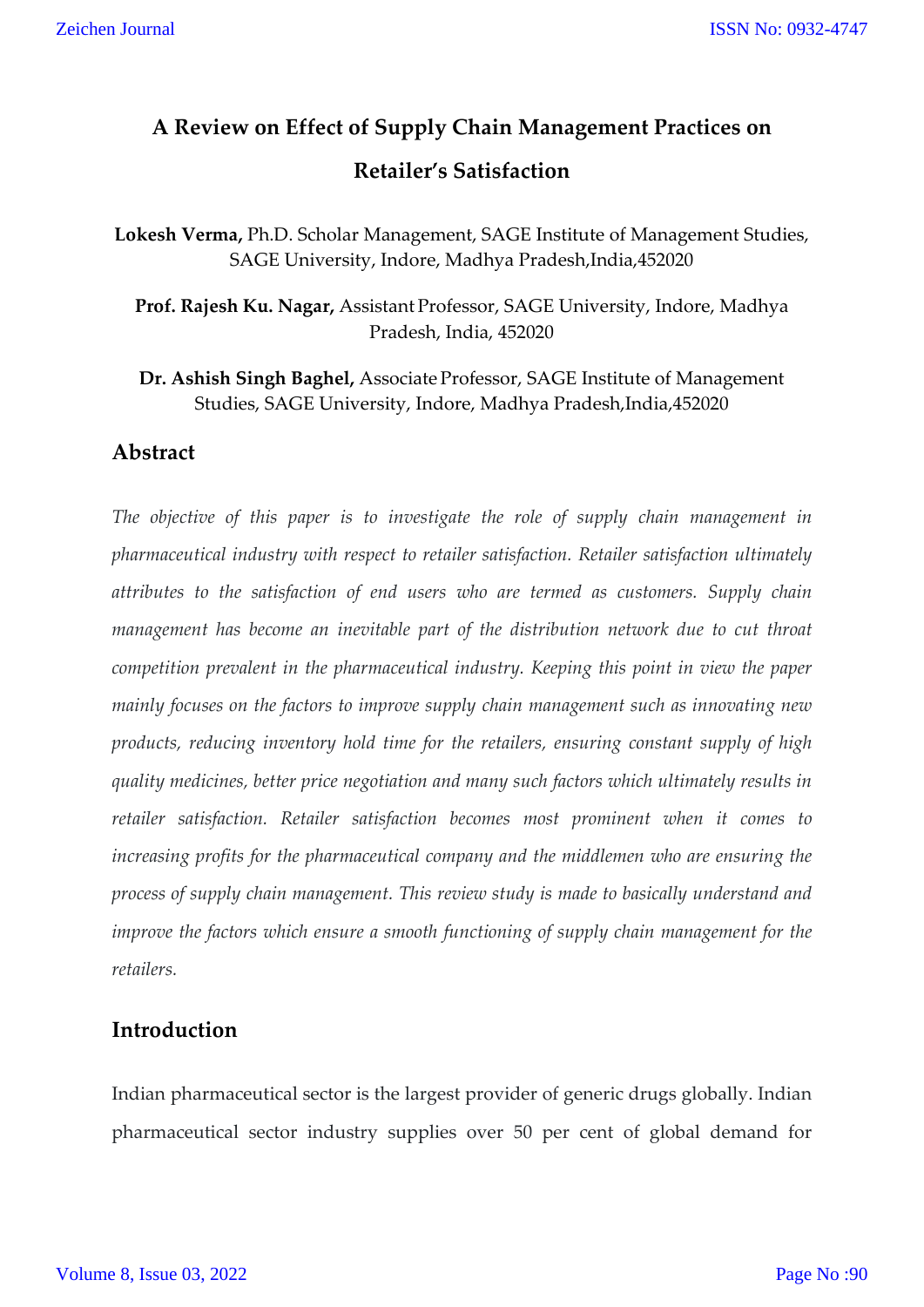various vaccines, 40 per cent of generic demand in the US and 25 per cent of all medicine in UK.

India enjoys an important position in the global pharmaceuticals sector. The country also has a large pool of scientists and engineers who have the potential to steer the industry ahead to an even higher level. Presently over 80 per cent of the antiretroviral drugs used globally to combat AIDS (Acquired Immune Deficiency Syndrome) are supplied by Indian pharmaceutical firms.

Supply chain management (SCM) is controlling the flow of goods and services and involves the active streamlining of a business's supply-side activities. This is done to gain a competitive advantage in the marketplace and maximize the value to a retailer.

It's based on the idea that nearly every product that ends up in consumer's hands is the result of the efforts of various organizations that make up a supply chain. This covers everything from production to product development to the information systems needed to direct these processes.

Some of the recent developments/investments in the Indian pharmaceutical sector are the significance of pharmaceutical industry With new and improved medicinal drugs hitting the market on a continuous basis, the pharmaceutical industry is becoming extremely competitive.

Supply chain management, also known as SCM plays a crucial role in the retail cycle. It facilitates companies to maintain a long-term fruitful association with retailers and provide them the right product. An efficient supply chain ensures a smooth transition of a product in the stages ranging from manufacturing to the point-of-sale. Slight distortion in the SCM can impact the retailer's satisfaction level and increase the risk of losses for companies.

#### Volume 8, Issue 03, 2022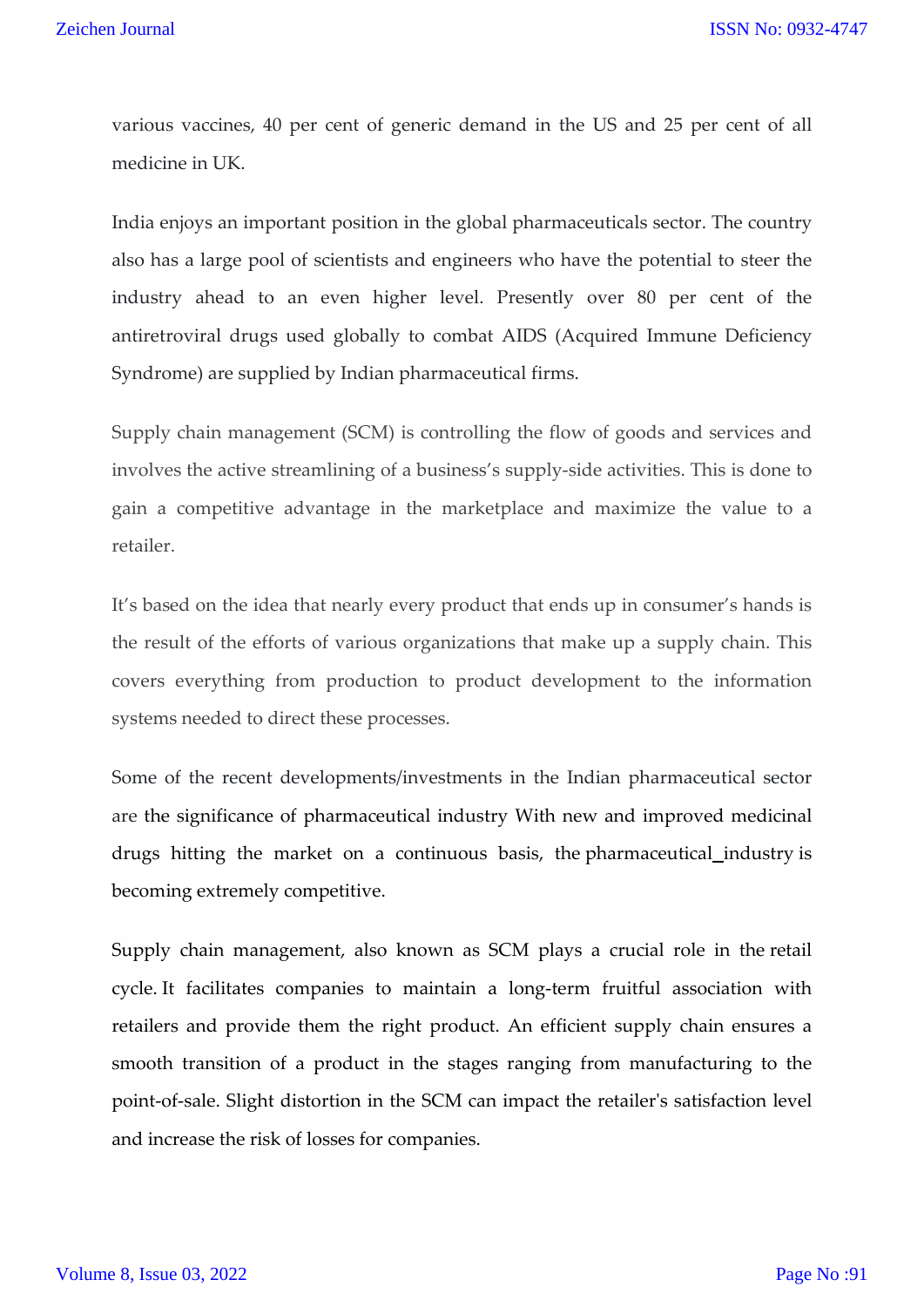An effective supply chain strategy helps companies to reduce operating costs in numerous ways. It reduces time to market and minimizes the inventory holding cost. Improving supply chain management also helps companies to meet their sourcing needs and timely deliver materials to production or assembly plants.

Rising competition in the retail market makes it imperative for companies to improve retailer satisfaction levels more efficiently than their competitors. With effective SCM, companies can deliver the products from the point of production to the point of purchase with minimum cost and time. They can analyze supply chain strategies of their peers to adopt better measures to reach their retailers faster.

Also With numerous options available in the market, retailers expect their demands to be met on time. This creates a challenge for businesses to retain their retailers. Companies having good supply chains can ensure the delivery of products when their retailers need it.

Pharmacists should be more involved in all stages of medicines supply to improve drugs availability because they have the knowledge of the stability parameters of particular drugs and the importance of the supply and distribution of quality medicine.

For example, the pharmacists often assume leadership roles, and so courses in leadership and management should be provided in addition to courses in logistics, Pharma Cold Chain Management, and Serialization as per the Good Storage & Distribution Practice guidelines and Drug Supply Chain Security Act.

Roles in the drugs supply chain in high, middle, and low-income countries is rising due to the implication of Good Storage and Distribution Practices Guidelines due to rise of export of generic drugs, specialty drugs, biologics and biosimilars. At present personnel from other industries have taken on roles in pharmaceutical storage and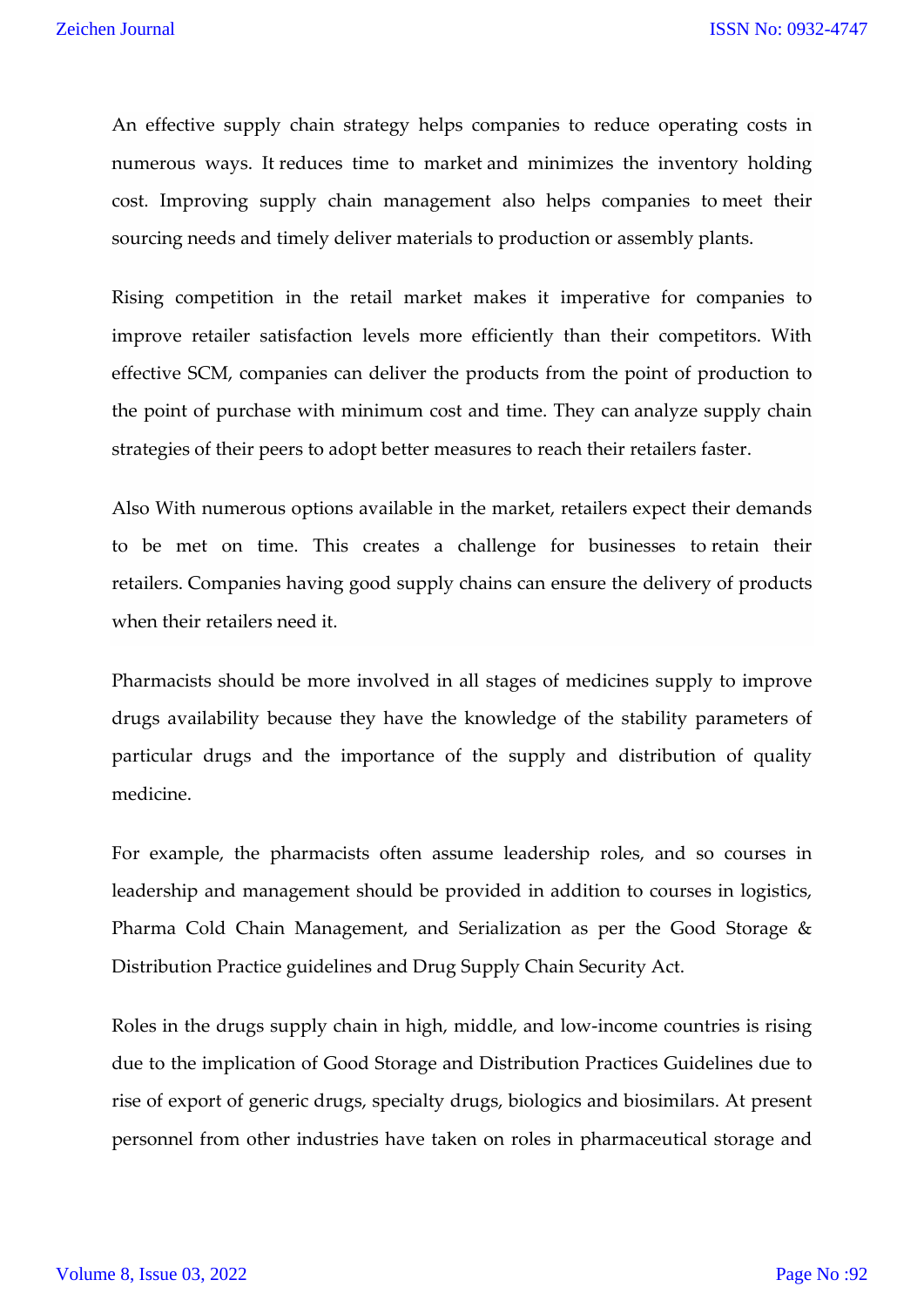distribution at the point of dealing with medicine at the moment, but to comply with the global regulatory norms the responsibility of Pharmacists is rising globally.

The pharmaceutical supply chain is often a hidden element within healthcare systems. There is an elaborate pathway between medicines leaving the manufacturer till being dispensed to the patient. The Middle men playing a vital role in ensuring constant supply of high quality medicines to the medical front line. Inefficient or expensive distribution increases the final price to patient, reducing volume sales and hurting family finances in the largely out-of-pocket private market for medicines.

Pharmaceutical supply chains are one of the most complicated of logistics processes. Not only do they rely upon infallible temperature control and meeting stringent border regulations across regions, but logistics providers also have to guarantee the integrity and security of the products throughout the process. A single loose link in the chain could mean that costly and essential pharmaceuticals and Biological products are left in an unusable or even potentially dangerous state, with the spin off problems associated with lack of adequate vital medicinal stocks or even legal procedures.

To strengthen supply chain management in delivering quality medicine, the government should establish a structured supply chain management system with responsible Pharmacists, ensuring to monitor the entire distribution system from Manufacturer till the end user.

At the most basic level, there are five-steps in the pharmaceutical supply chain to ensure that drug inventory is readily available for distribution to providers and patients.

Those five steps are:

1. Pharmaceuticals originate in manufacturing sites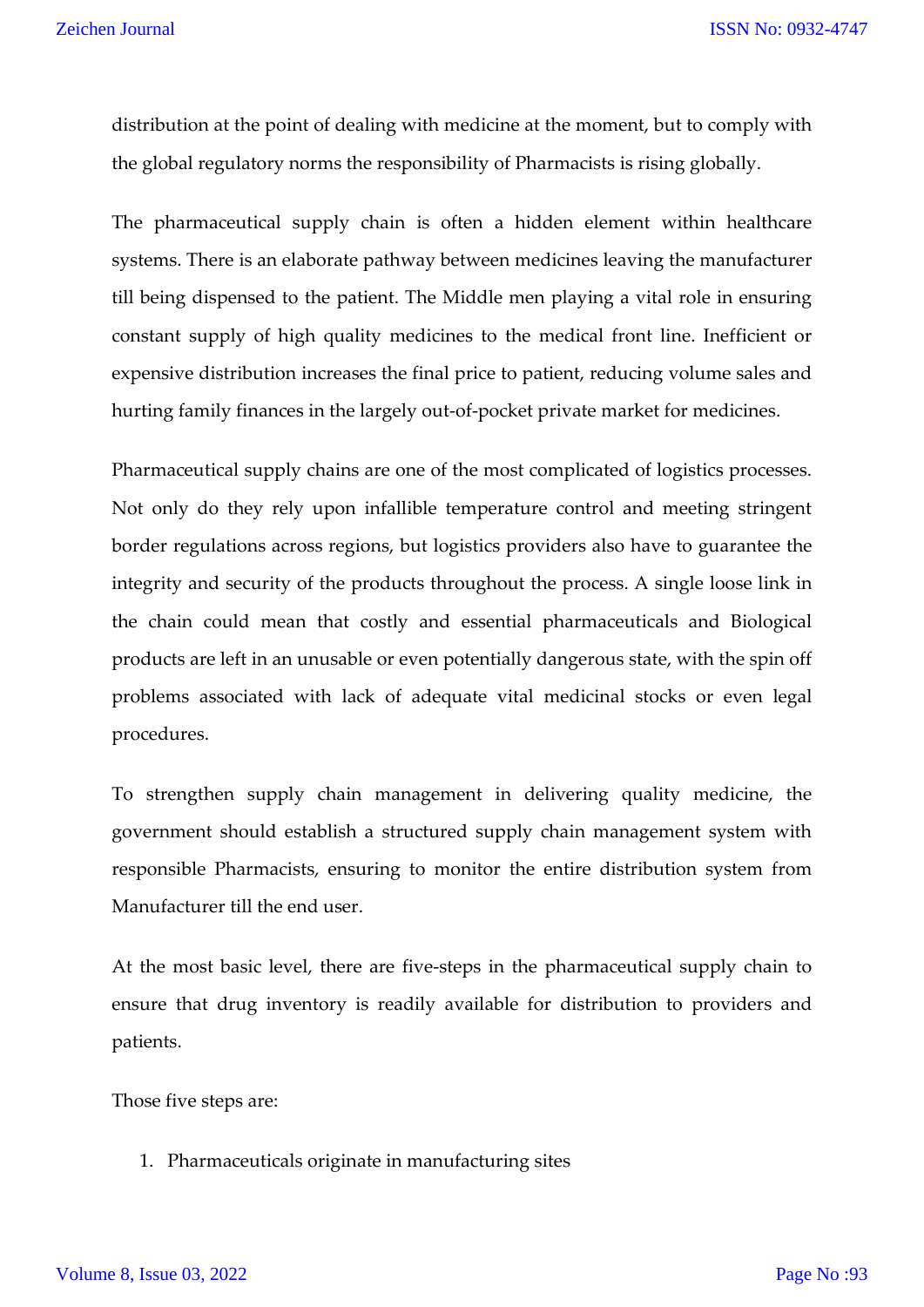- 2. Are transferred to wholesale distributors
- 3. Stocked at retails, mail-order, and other types of pharmacies
- 4. Subject to price negotiations and processed through quality and utilization management screens by pharmacy benefit management companies
- 5. Dispensed by pharmacies and ultimately delivered to and taken by patients through.

There are many variations on this basic structure of the pharmaceutical supply chain, researchers note, largely due to the constantly evolving players in the supply chain.

The vital players of the pharmaceutical supply chain network allow it to run smoothly and efficiently. Those players include manufacturers, wholesale distributors and retailers.

Pharmacies are the final step before drugs reach the patient, and arguably the most vital step because they serve as the information drug manufacturers, and wholesale distributors.

Pharmacies purchase drugs from wholesalers or directly from manufacturers. After purchasing products, pharmacies must maintain an stock of drug products and provide information to consumers about the safe and effective use of prescription drugs.

The pharmaceutical supply chain greatly affects drug costs. Consumers face higher out-of-pocket expenses and health plans deal with higher drug spends.

The Pharmaceutical Research and Manufacturers of America (PhRMA) found that the complexity and number of players involved in the drug supply chain may one of the main reasons prescription drug costs are making headlines.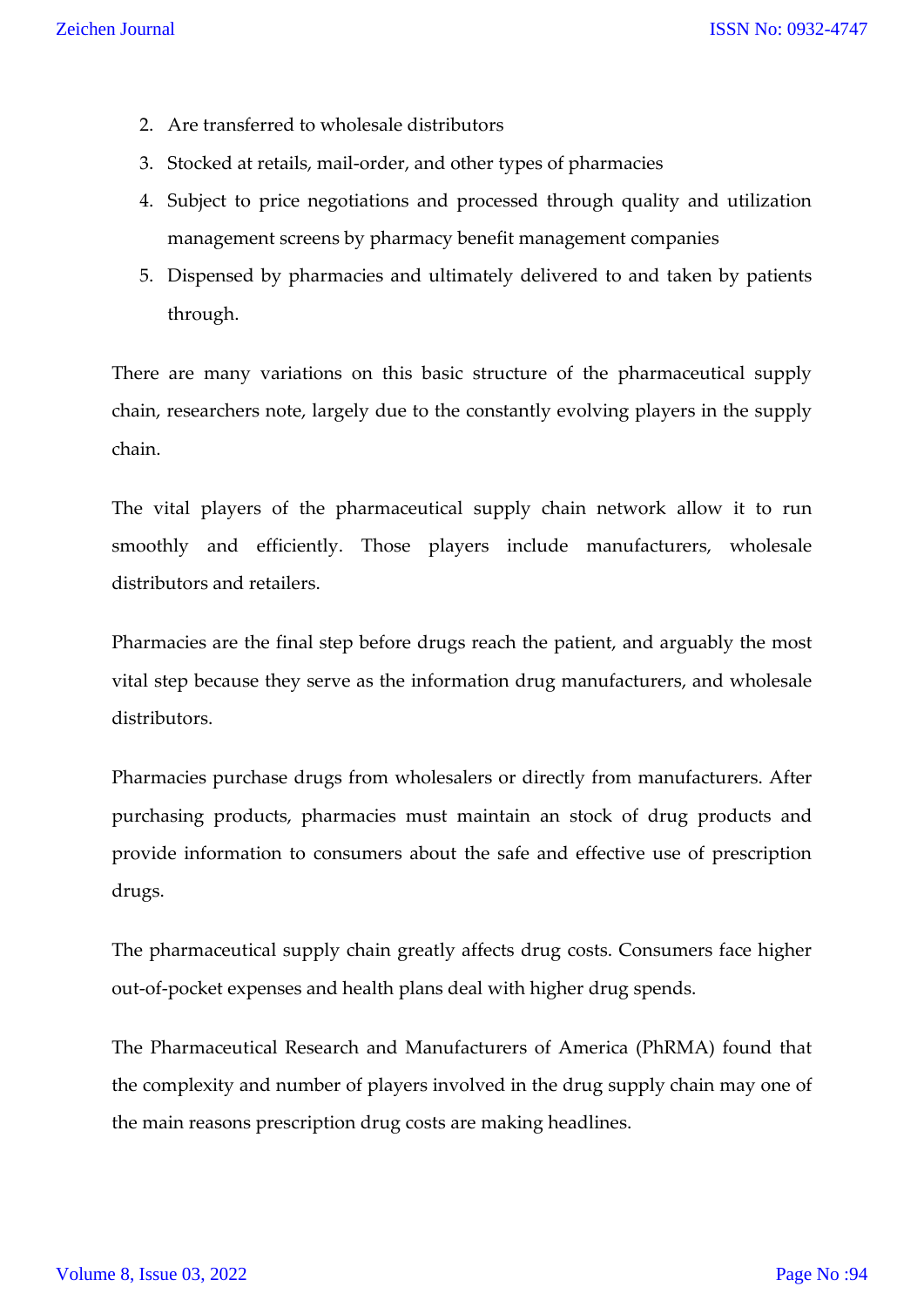Prescription drugs greatly depend on several negotiations between wholesalers, pharmacies, pharmacy benefit managers, and insurers, according to the report. The authors noted that rebates have increased over the past few years, but out-of-pocket costs for patients are soaring.

The pharmaceutical supply chain poses risks and challenges to both providers and consumers. But in the context of a health-conscious society, management of pharmaceutical supply chains presents complexities because it involves life-saving medicines that are vital to patients.

Although the pharmaceutical supply chain demonstrates success, it also faces many challenges as well with top pharmaceutical companies.

All businesses with an efficient supply chain follow a few step process, including demand management, inventory management and distribution, secondary production planning and scheduling, and primary manufacturing.

### **Literature Review**

**Betcheva, Erhun, and Jiang** [2020] The lessons learned over decades of supply chain management provide an opportunity for stakeholders in complex systems, such as healthcare, to understand, evaluate, and improve their complicated and often inefficient ecosystems. Academic/practical relevance. The complexity in managing healthcare supply chains offers opportunities for important and impactful research avenues in key supply chain management areas such as coordination and integration (e.g., new care models), mass customization (e.g., the rise in precision medicine), and incentives (e.g., emerging reimbursement schemes), which might, in turn, provide insights relevant to traditional supply chains.

We also put forward new perspectives for practice and possible research directions for the supply chain management community. Methodology: We provide a primer

#### Volume 8, Issue 03, 2022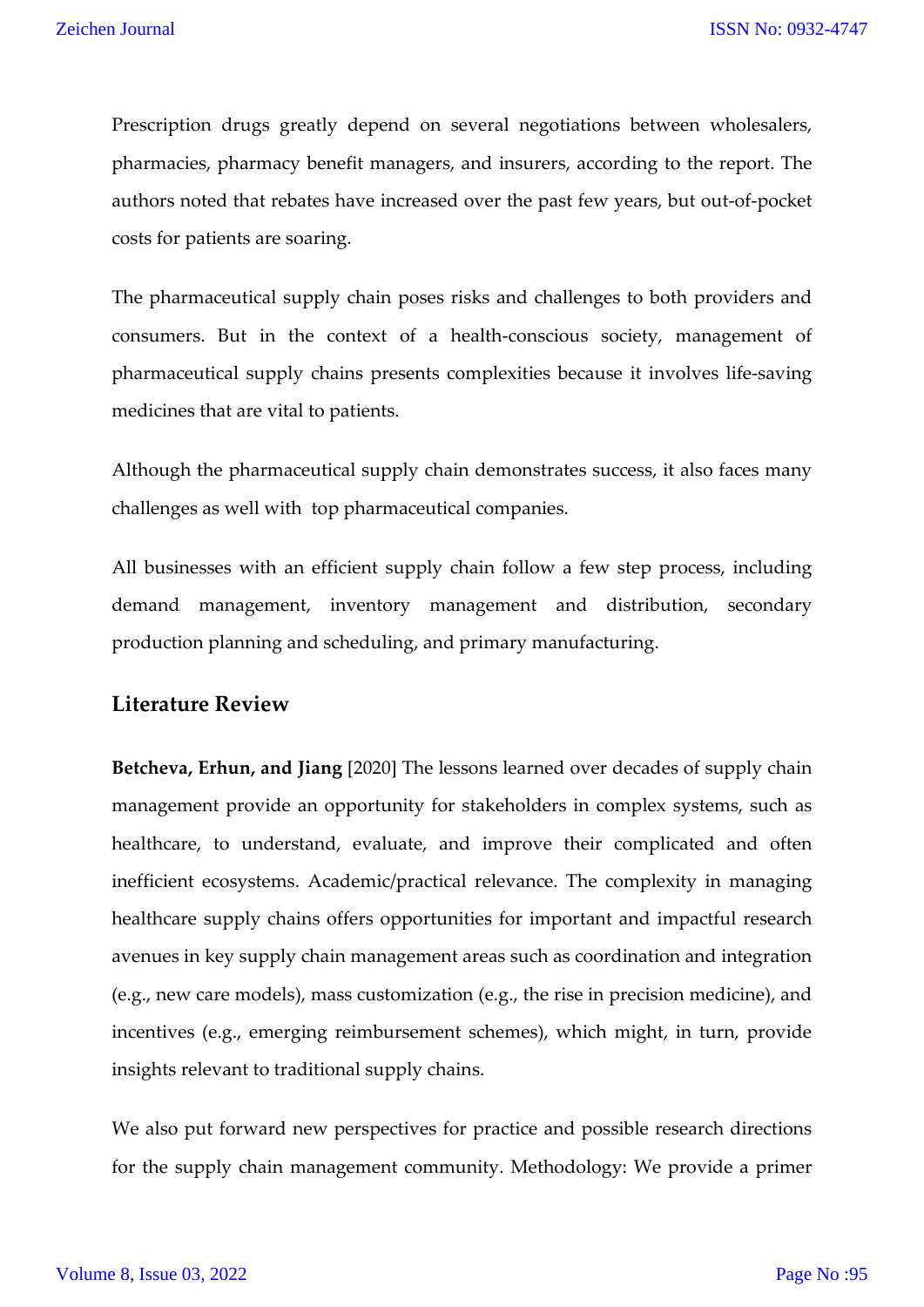on supply chain thinking in healthcare, with a focus on healthcare delivery, by following a framework that is retailer focused, systems based, and strategically orientated and that simultaneously considers clinical, operational, and financial dimensions. Our goal is to offer an understanding of how concepts and strategies in supply chain management can be applied and tailored to healthcare by considering the sector's unique challenges and opportunities. Results: After identifying key healthcare stakeholders and their interactions, we discuss the main challenges facing healthcare services froma supply chain perspective and provide examples of how various supply chain strategies are being and can be used in healthcare. Managerial implications. By using supply chain thinking, healthcare organizations can decrease costs and improve the quality of care by uncovering, quantifying, and addressing inefficiencies.

**Karen Moons, Geert Waeyenbergh, Liliane Pintelon** [2018] The patient care processes are supported by a range of operational activities including inventory management and distribution of supplies to point-of-care locations. Healthcare logistics encompasses the process of handling physical goods (e.g. pharmaceuticals, surgical medical products, medical equipment, sterile items, etc.) and the associated information flows, from the reception of the goods within a hospital to their delivery at patient care locations. The medical supply costs constitute the second largest expenditure in hospitals or after personnel costs. A high-performing supply chain may realize improved outcomes (e.g. safe and quality patient service) and greater efficiency. Logistics managers need to identify opportunities to improve the logistics processes in order to lower costs and to improve patient care quality. However, in order to improve the logistics processes, you must understand how the healthcare supply chain is currently performing. Measuring the performance of the supply chain is fundamental to identify and address deficiencies in the logistics activities, and it serves as a good input for managerial decision-making. The purpose of this article is to present existing research on performance measurement at the internal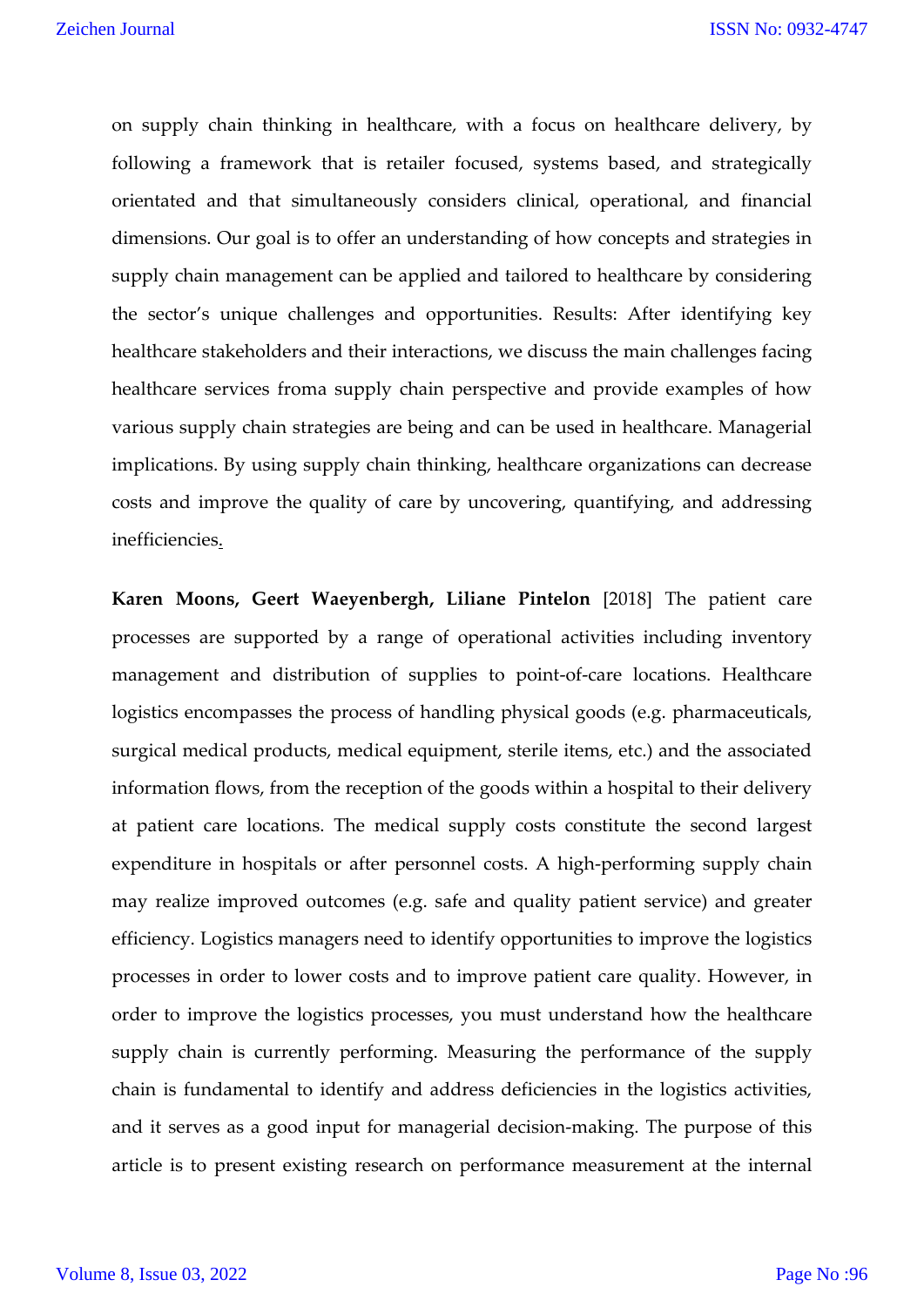hospital or supply chain (e.g. inventory management, distribution activities ,retailers), and more specifically in the right condition, at the lowest cost possible.

**Bhavana Mathur, Sumit Gupta, Makhan Lal Meena, G.S. Dangayach** [2017] The purpose of this study is to examine the causal linkages among supply chain practices, effectiveness of supply chain performance (SCP) and organizational performance (OP) in Indian healthcare industries. The organization of this paper is as follows: the next section presents various connotations given by various researchers; about SCM, frameworks of SCM then a literature classification scheme is explained and a research agenda is suggested after identifying the gaps and finally develop a conceptual framework to show the effect of supply chain practices (SC) on pharmaceutical products.

**Sasan T. Khorasani, Jennifer Cross, Omid Maghazei [2020]** by applying a systematic literature review, this paper aims to identify the major pharmaceutical products problem domains (i.e. target areas) for lean supply chain management (LSCM) and to provide a list of the most common techniques for implementing LSCM in healthcare. Moreover, this study intends to investigate various contingency factors that may have influenced the selection of LSCM target areas or the application of LSCM techniques by healthcare organizations.

As the Operations Management (OM) and Supply Chain Management (SCM) field has evolved, a greater emphasis on services has emerged. The healthcare industry represents an important sector within services, however, little is known about the current state of research into healthcare OM and SCM. The purpose of this research is to conduct a structured analysis of OM and SCM studies conducted in healthcare and inform three key questions: 1) what are the primary topics or themes in the extant healthcare OM and SCM literature, 2) what are the prevalent methodological approaches employed in healthcare OM and SCM, and 3) what does the future of OM and SCM research in healthcare hold?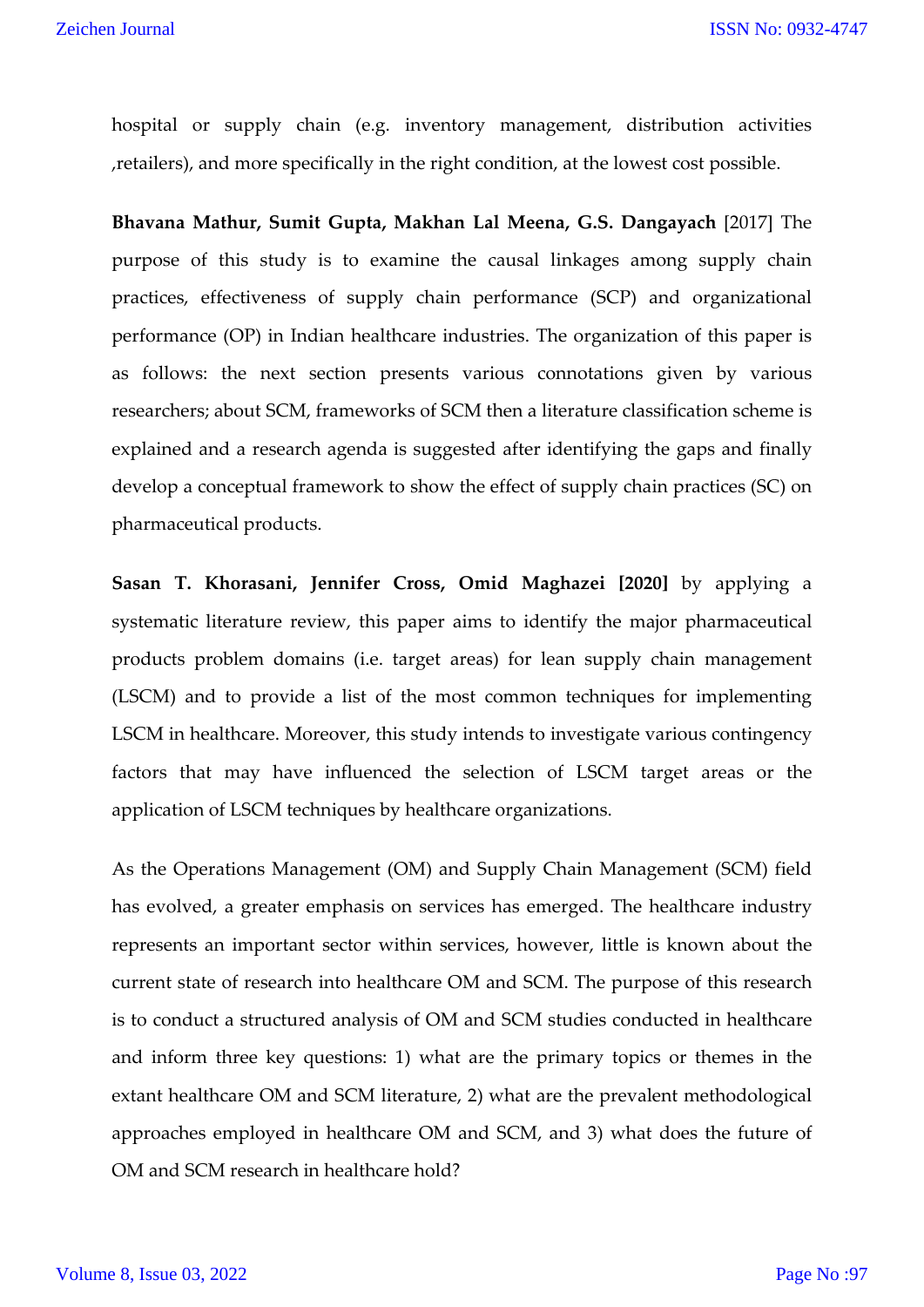**David Dobrzykowski, Vafa Saboori Deilami, Paul Hong, Seungchul Kim [2013]** The questions are informed via a structured analysis of healthcare papers published between 1982 and 2011 in seven esteemed scholarly journal outlets in the OM and SCM field – Decision Sciences Journal, International Journal of Operations and Production Management, International Journal of Production Economics, Journal of Operations Management, Journal of Supply Chain Management; Production and Operations Management, and Supply Chain Management: An International Journal. Through screening 9,979 papers, and carefully analyzing the literature, this study makes at least four important contributions by: 1) using quantitative methods to identify the current investigatory themes, 2) quantifying methodological trends, 3) providing a qualitative narrative description of the top research themes, and 4) qualitatively describing directions for future research.

**Joseph Mathew, Joshin John and Dr. Sushil Kumar** This paper focuses on the new trends to optimize costs in healthcare supply chain operations that include virtual centralization of supply chains, supply utilization management practices, use of RFID (Radio Frequency Identification) technologies, use of analytics, streamlining workflow etc. The application of these techniques can provide affordable healthcare solutions in developing countries.

**Laquanda Leaven, Kamal Ahmmad, Demesha Peebles** [2017] Recently, the pharmaceutical industry has started using inventory management applications to achieve efficiency and effectiveness in its supply chains. There is a rapid growth in the demand of drugs and diagnostic systems within the healthcare industry. The biggest challenge for health care supply chains is to manage inventory efficiently and keep up the satisfactory service level at the same time.

In order to meet the increased demand of healthcare products, healthcare supply chain professionals must find efficient and effective ways to improve and optimize inventory. Moreover, perishability and disposability of many medical products have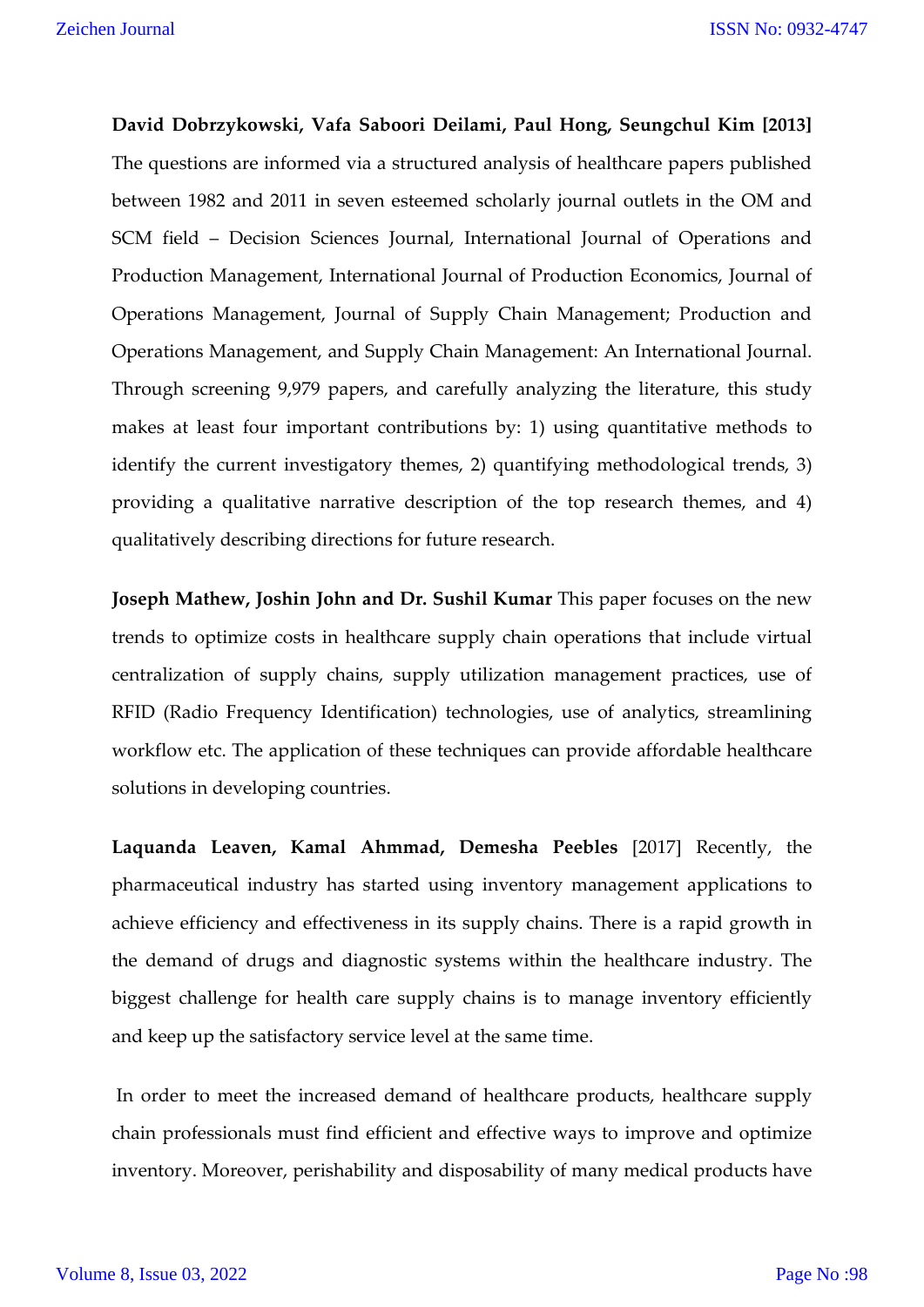been major problems in healthcare supply chain management. The current managerial practices and conflicts among different stakeholders in health care supply chains are directly associated with the issue of inventory management.

This literature review will introduce various inventory management applications that are mainly focused on minimizing inventory costs and increasing overall efficiency in healthcare supply chains.

Throughout this literature review, the uses of simulation, new technologies to track healthcare products, new managerial practices, optimization, and information sharing techniques have been discussed extensively. This review of literature contributes to the research field through providing one of the first comprehensive studies to address effectively managing inventory items in healthcare supply chains.

**Anthony D. Ross***,* **Vaidyanathan Jayaraman [2009]** Articles in the *Wall Street Journal*  summarize the state of business practice in American hospitals by shedding light on the state of supply chain management practices and foci in today's health care supply chains. In health care, the single largest cost after labor is materials, and it has been documented that health care facilities can reduce the environmental impacts of the products and services they consume before regulatory problems arise or waste disposal costs increase by focusing on their upstream activities.

Health care systems around the country consume significant quantities and varieties of products within the health delivery processes.

Solving these environmental problems requires a much broader view involving collaborative efforts of professionals from different areas of health care to meet these challenges. The purchasing function bridges the gaps by providing a healthy dialogue on key environmental attributes within the health care supply chain. The concept of bundling new with refurbished products is gaining a lot of attention in the health care supply chain. This research describes a health care purchasing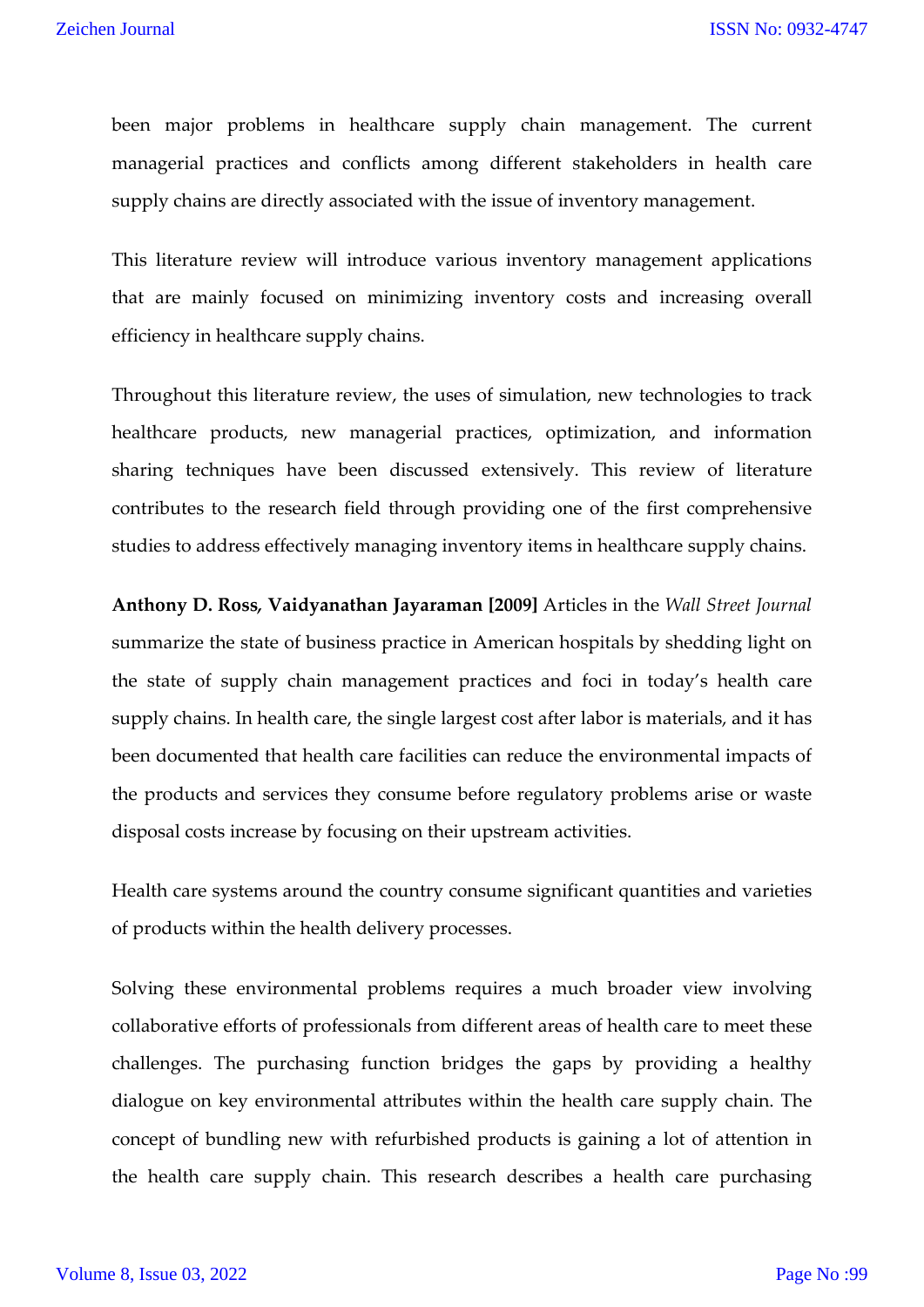problem for bundling new and refurbished products of the type facing a growing number of large health care providers, and then proposes a methodology for evaluating the complex tradeoffs involved in bundling decisions for refurbished health care products.

By exploiting some useful properties of the problem structure, our results provide buyers with useful insights for examining and selecting suppliers who are willing to offer bundles of new and refurbished products.

**Gabriela Aline Borges and Guilherme Tortorella, Matteo Rossini and Alberto Portioli-Staudacher [2019]** The purpose of this paper is to identify the lean production (LP) practices applied in healthcare supply chain and the existing barriers related to their implementation. Healthcare organizations are under constant pressure to reduce costs and wastes, while improving services and patient safety. Further, its supply chain usually presents great opportunities for improvement, both in terms of cost reduction and quality of care increase.

In this sense, the adaptation of LP practices and principles has been widely accepted in healthcare. However, studies show that most implementations fall far short from their goals because they are done in a fragmented way, and not from a system-wide perspective.

The findings show that there is a consensus on the potential of LP practices implementation in healthcare supply chain, but most studies still report such implementation restricted to specific unit or value stream within a hospital or .

**Adem Goleç, Gulnara Karadeniz [2020]** The performance analysis of healthcare supply chain management (SCM) has become extremely important as healthcare systems have begun to struggle to enhance operational efficiency and diminish costs. The aim of this study was to measure healthcare SCM in accordance with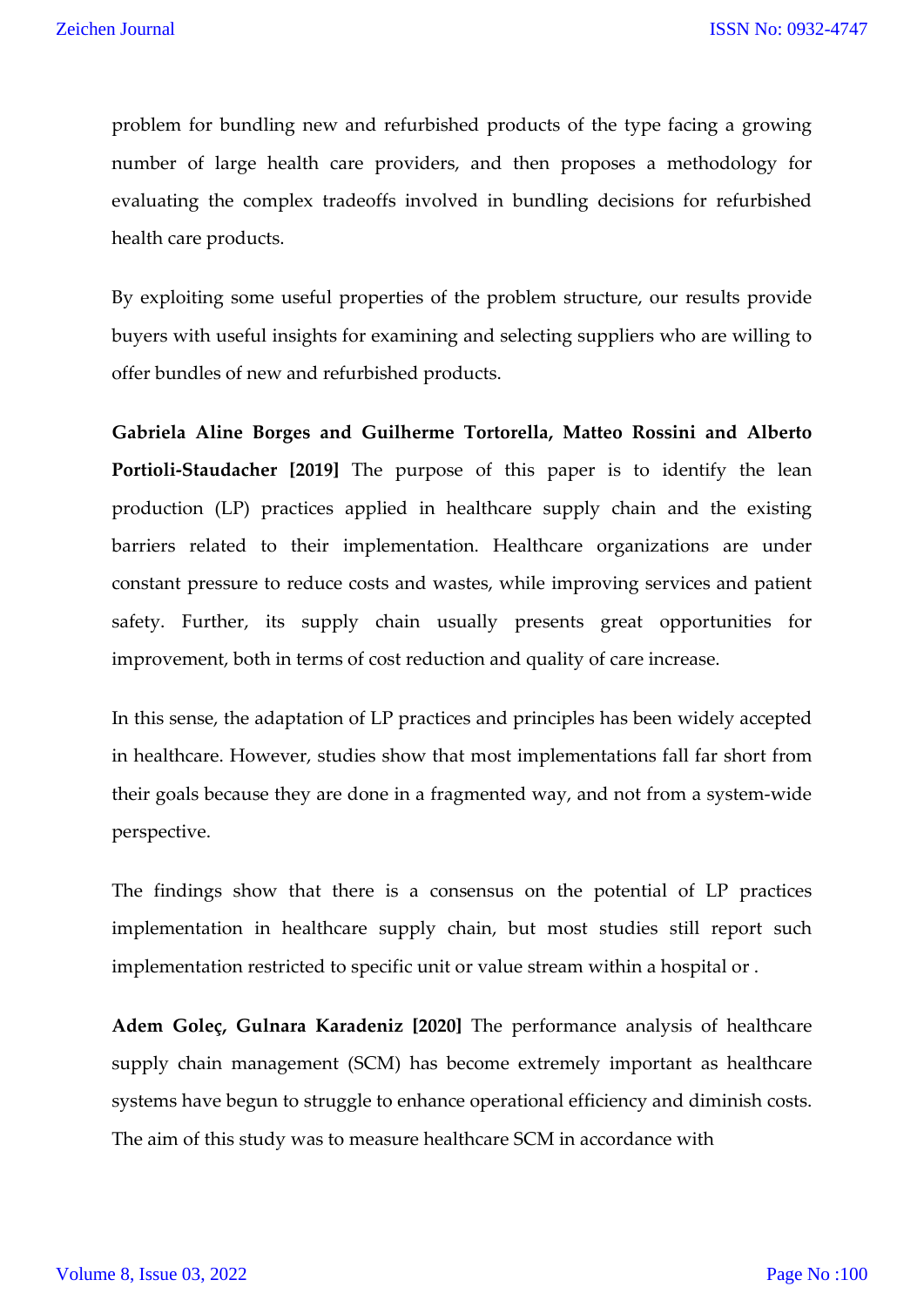Competency based operation evaluation. The study was organized as a hierarchical structure based on the main processes, sub-processes, and their operations of healthcare SCM. It is considerably difficult to quantify the competency of an operation.

Therefore, a fuzzy model was developed to measure healthcare SCM performance according to competency-based operation evaluation. The classic healthcare SCM performance measurement system uses investigational and statistical approaches. Investigational approaches focus on understanding the process specifications, which are comprised of talent requirements, efforts, dependability and work environments, and operations that are effective in the preliminary evaluation. Statistical approaches, on the other hand, use the data belonging to patients and medical products. That physical flow throughout SCM processes.

The contemporary healthcare SCM performance measurement system is a compound decision-making procedure that assigns the correct operations to the correct processes. In this system, a multi-hierarchical structure is used to solve the problems encountered in the decision-making process. Most of the studies in the literature have used systems involving investigational and statistical approaches.

**E. Manavalan, K. Jayakrishna [2018]** Supply Chain organizations in the present global environment operate in market that is increasingly complex and dynamic in nature. Sustainable supply chain becomes inevitable to meet the aggressive change in the retailer requirements.

Based on the reviews, it is revealed that manufacturing companies need to speed up in shifting the focus towards sustainability and make use of technology like 'Internet of Things' (IoT) to meet the organization's goal. The objective of this research paper is to review the various aspects of SCM, - Enterprise Resource Planning, IoT and Industry 4.0 and explore the potential opportunities available in IoT embedded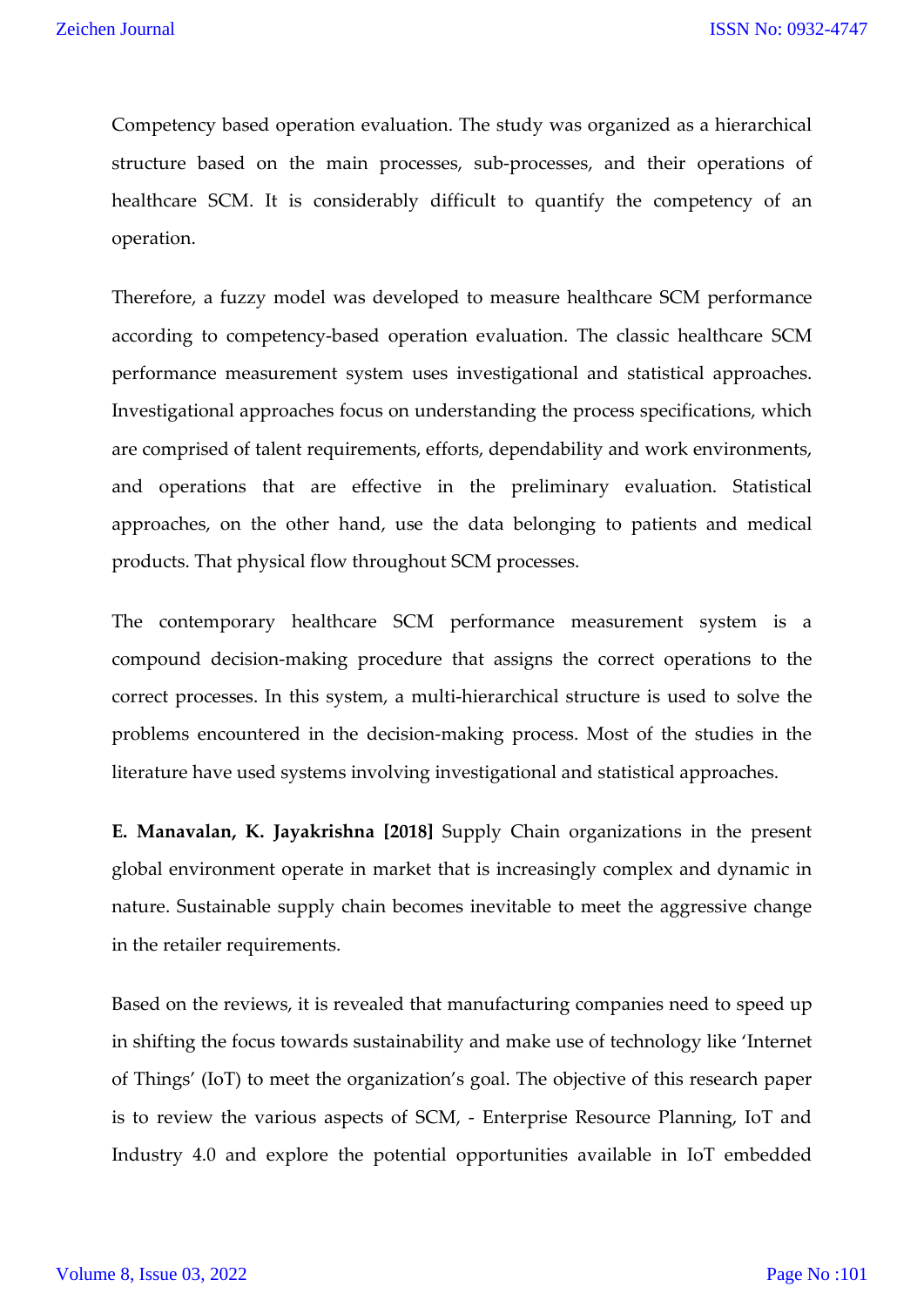sustainable supply chain for Industry 4.0 transformation. In this review, a comprehensive study on various factors, that affects the sustainable supply chain were analyzed and the results recorded.

Based on the review, a framework for assessing the readiness of supply chain organization from various perspectives has been proposed to meet the requirements of the fourth Industrial Revolution. The conceptual framework model has been formulated from five important perspectives of supply chain management namely Business, Technology, Sustainable Development, Collaboration and Management Strategy. This study furnishes the criteria that can be assessed by companies to realize the readiness for industry 4.0 transformation.

**Nomahaza Mahadi, Faiq Aziz, Zailin Zainal Ariffin, Siti Sarah Omar, Azizul Yadi Yaakob** [2017] The focus of this study is to examine the importance and effectiveness of lean management and employee satisfaction towards retailer satisfaction. The simplified and standardization of processes lean management able to eliminate unnecessary workload and increases employee satisfaction that lead to resulting positive retailer satisfaction for organization. This study also designed to fulfill the previous research gap by analyze the capability of lean management and employee satisfaction towards establishing retailer satisfaction in healthcare industry. Based on previous literature review, this study derived two proposition which are lean management is positively related to retailer satisfaction and employee satisfaction is positively related to retailer's satisfaction.

**Panchapakesan Padma, Chandrasekharan Rajendran and Prakash Sai Lokachari [2010]** The purpose of this paper is to conceptualize hospital service quality into its component dimensions from the perspectives of patients and their attendants; and to analyze the relationship between service quality and retailer satisfaction in government and private hospitals in India. Patients and attendants treat the interpersonal aspect of care as the most important one, as they cannot fully evaluate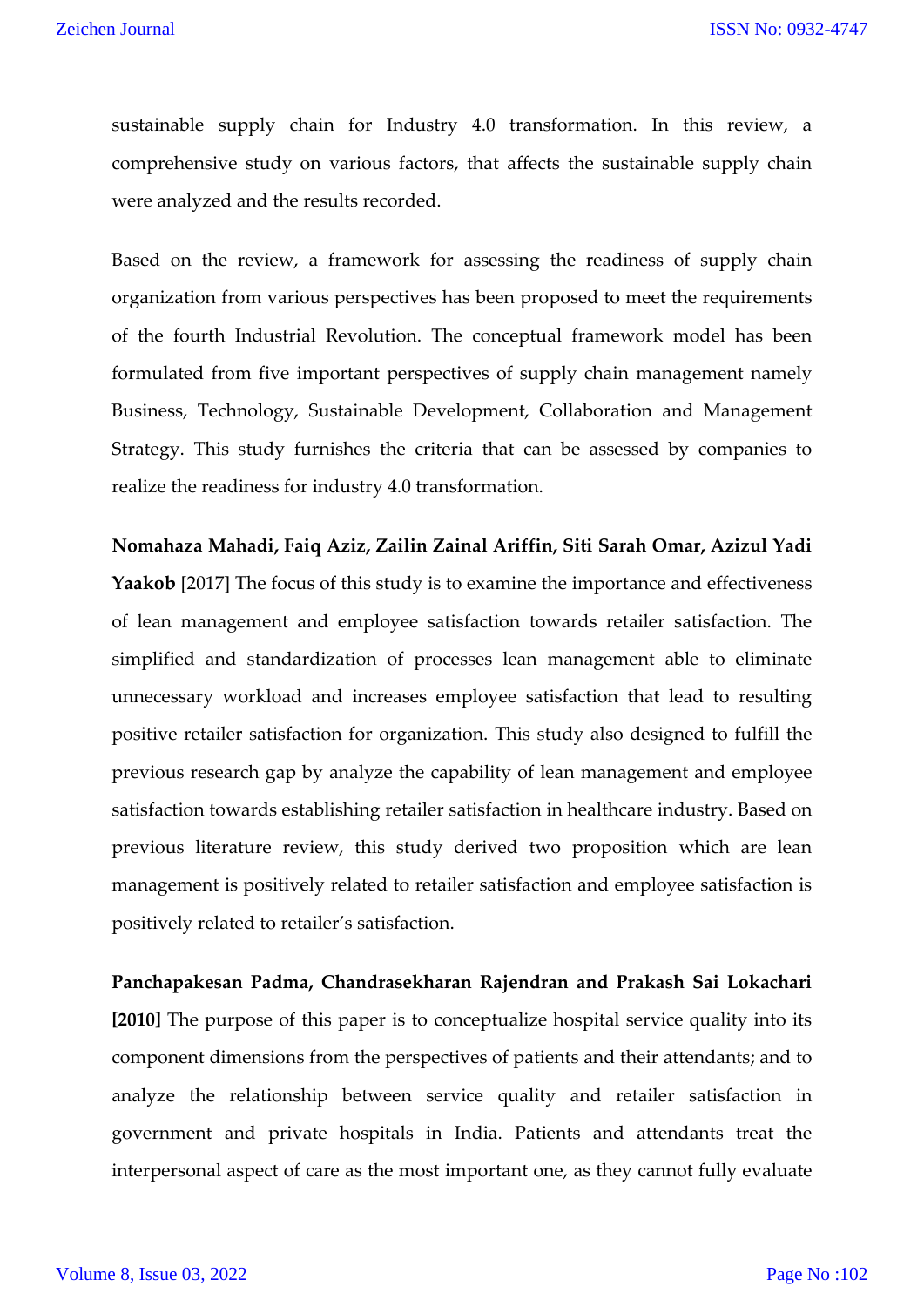the technical quality of healthcare services. The study also revealed that the hospital and s service providers have to understand the needs of both patients and attendants in order to gather a holistic view of their services. The present study allows the hospital and administrators to benchmark their Hospitals and s with those of their competitors by comparing the mean values of the dimensions of service.

## **Factors affecting retailer satisfaction**

Following are the important factors that could affect retailer satisfaction:

- $\checkmark$  Department wise capability of the supplier.
- Technological and engineering or re-engineering aspects of products and services.
- $\checkmark$  Type and quality of response provided by the supplier.
- $\checkmark$  Supplier's capability to commit on deadlines and how efficiently they are met.
- $\checkmark$  Retailer service provided by the supplier.
- $\checkmark$  Complaint management.
- $\checkmark$  Cost, quality, performance and efficiency of the product.
- $\checkmark$  Supplier's personal facets like etiquettes and friendliness.
- $\checkmark$  Supplier's ability to manage whole retailer life cycle.
- $\checkmark$  Compatible and hassle free functions and operations.

The above factors could be widely classified under two categories i.e. suppliers behavior and performance of product and services. The supplier's behavior mostly depends on the behavior of its senior subordinates, managers and internal employees. All the functional activities like retailer response, direct product and maintenance services, complaint management etc. are the factors that rely on how skillful and trained the internal and human resources of the supplier are. The second category is regarding all the products and services. This depends on the capability of supplier to how to nurture the products and service efficiently and how skilled the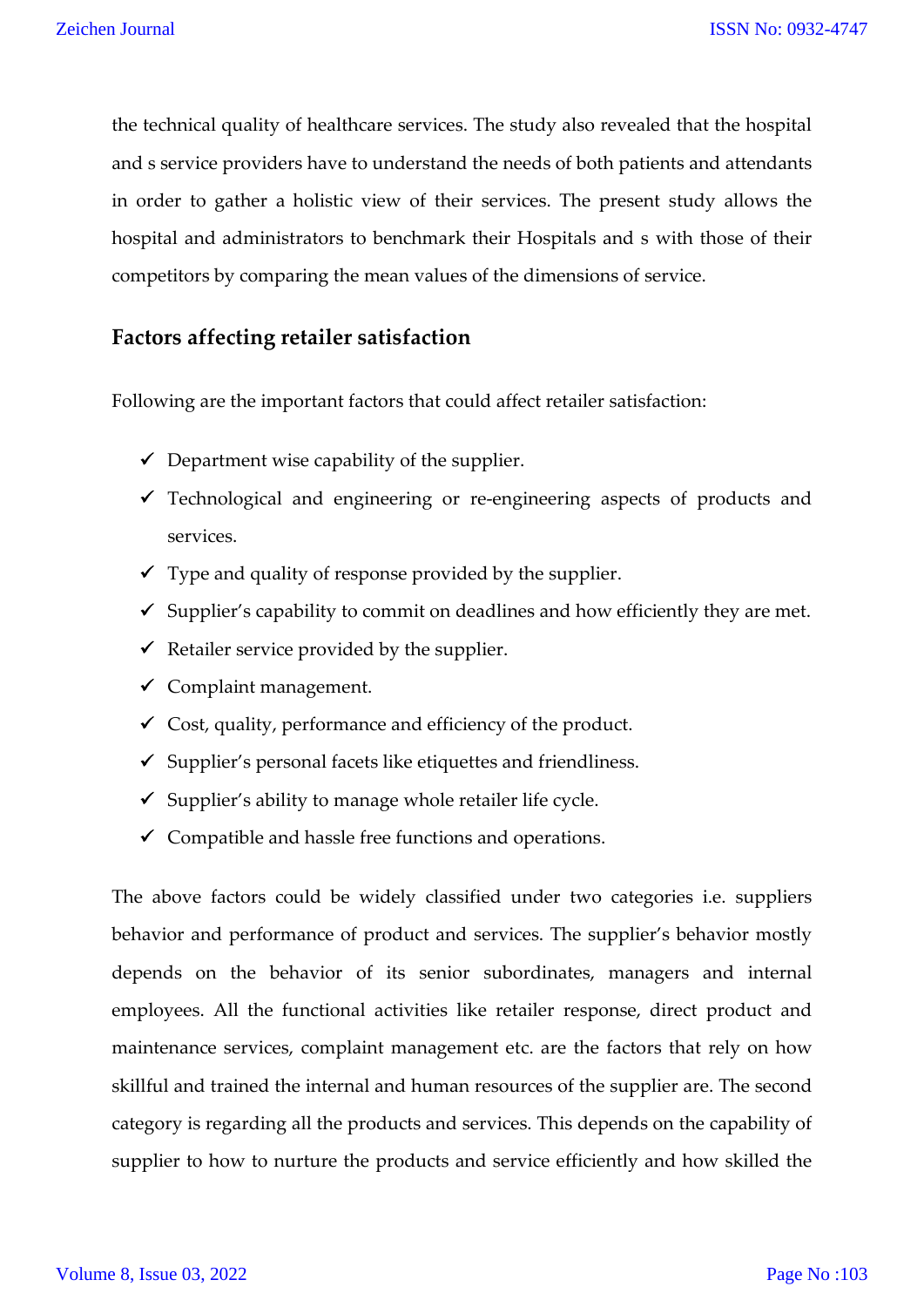ISSN No: 0932-4747

employees are. It's all about how the skills are implemented to demonstrate engineering, re-engineering and technological aspects of the products and services. The quality and efficaciousness of the products is also an important factor that enables compatible and hassle free functions and operations. This bears to lower maintenance and higher life of the product which is highly admired by the retailers.

#### **Conclusion**

Retailer satisfaction is defined as a measurement that determines how products or services provided by a company meet retailer expectations. Retailer satisfaction is one of the most important indicators of consumer purchase intentions and loyalty. High-standard retailer service can win your clients' hearts and make you recognizable within your target group. Nowadays when social media play such an important role in making decisions it's crucial to keep an eye on the quality of retailer service you provide. If you don't care about retailers' satisfaction, don't expect them to care about your services or products.

Retailer satisfaction is the overall impression of retailer about the supplier and the products and services delivered by the supplier.

Supply chain analysis is a very useful management tool that helps to identify key activities which yields to the creation of superior product or service that is of high value to the retailer. The analysis helps to maximize profits by creating superior product or service for which the retailers are willing to pay a premium price that exceeds the cost of production. this study created this useful model through which work products are broken down into various activities, which allows the management to focus on the truly useful activities that creates value to the organization. The study chain analysis also adds to the competitive advantage strategy of the company, helping to determine the vision and set direction for future products and services. The analysis also validates the supporting activities, which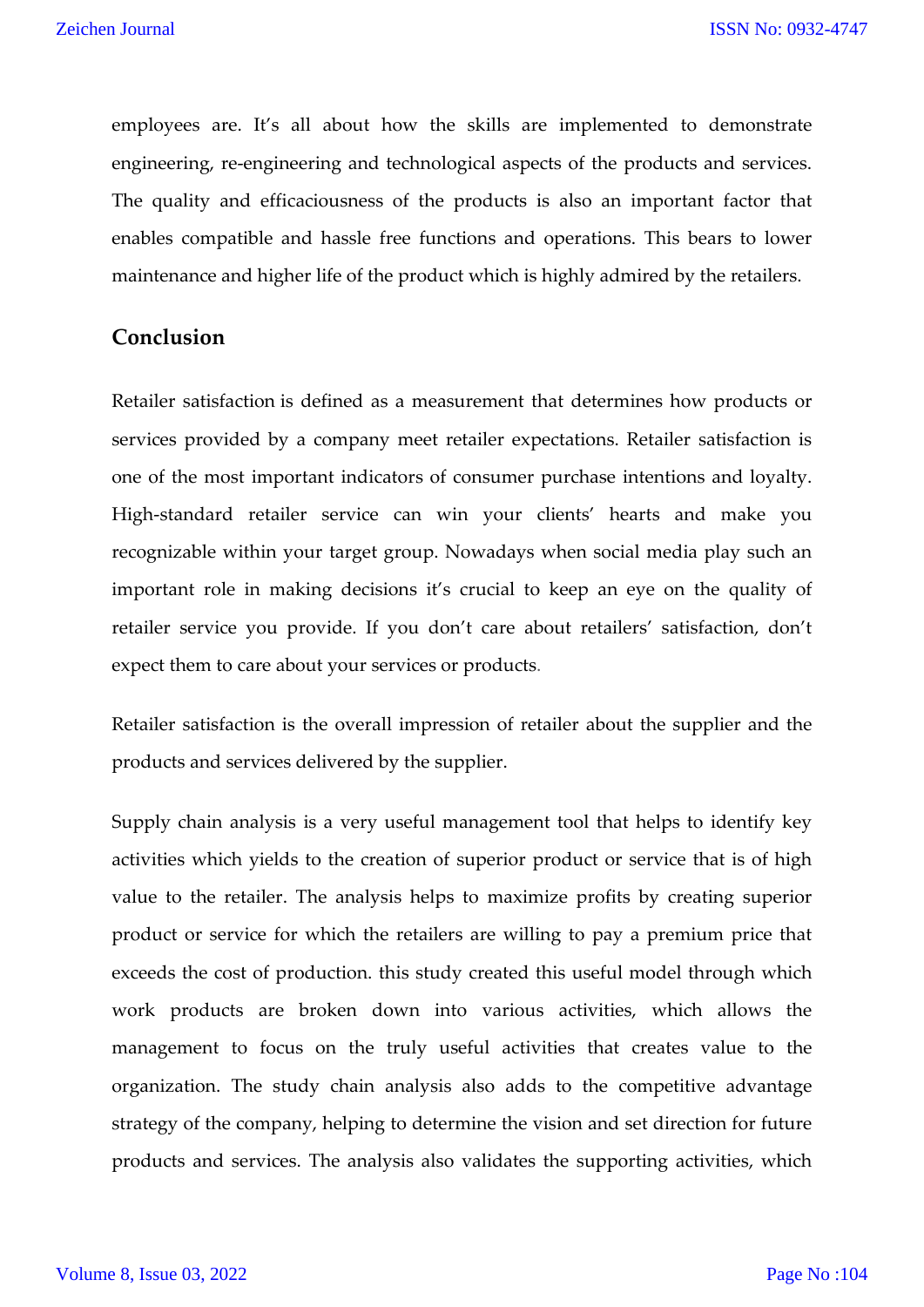are often overlooked but are integral part to the value chain and value proposition of a company. However, as it is the case with most academic frameworks, the high level of complexities in today's business operations and the wide array of stakeholders involved make it difficult for a firm to obtain the right data in order to conduct an effective analysis. Moreover, the process in itself is highly time consuming, limiting its practicality in today's business operations.

### **References**

- 1. Betcheva, Erhun, and Jiang "Supply Chain thinking in Health Care: Lessons and Outlooks" Institute for Operations Research and the Management Sciences (INFORMS), ISSN 1523-4614 (print), ISSN 1526-5498 (online) 30 Oct 2020, pp. 1–21.
- 2. Karen Moons, Geert Waeyenbergh, Liliane Pintelon "Measuring the logistics performance of internal hospital supply chains – a literature study", 19 January 2018, 0305-0483/© 2018 Elsevier, https://doi.org/10.1016/j.omega.2018.01.007.
- 3. Bhavana Mathur, Sumit Gupta, Makhan Lal Meena, G.S. Dangayach "Healthcare supply chain management: literature review and some issues", Journal of Advances in Management Research © Emerald Publishing Limited 0972-7981, DOI 10.1108/JAMR-09-2017-0090.
- 4. Sasan T. Khorasani, Jennifer Cross, Omid Maghazei "Lean supply chain management in healthcare: a systematic review and meta-study" International Journal of Lean Six Sigma Vol. 11 No. 1, 2020 pp. 1-34 © Emerald Publishing Limited 2040-4166 DOI 10.1108/IJLSS-07-2018-0069.
- 5. David Dobrzykowski, Vafa Saboori Deilami, Paul Hong, Seungchul Kim "A structured analysis of operations and supply chain management research in healthcare (1982– 011)" Int. J. Production Economics, 28 April 2013, http://dx.doi.org/10.1016/j.ijpe.2013.04.055.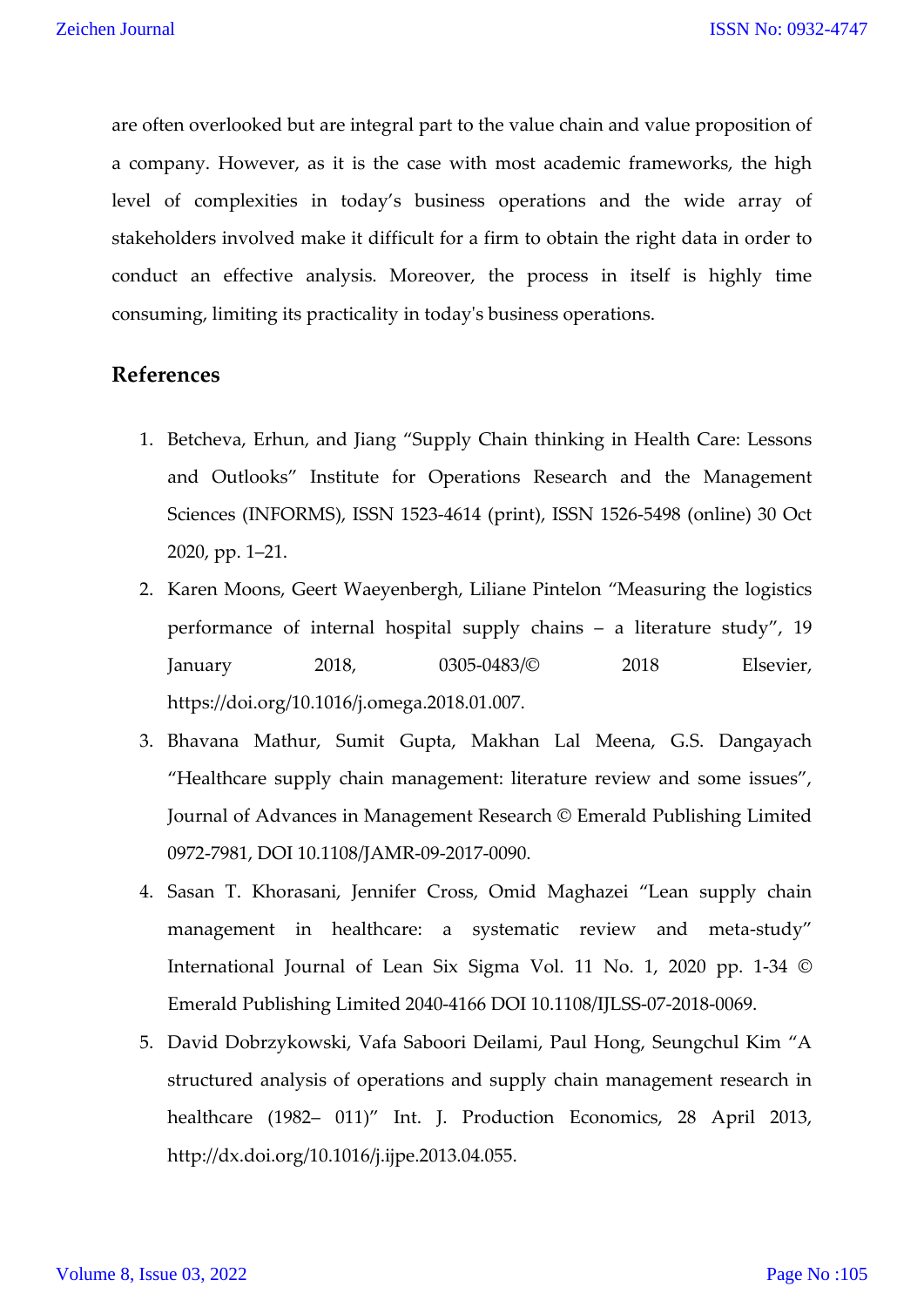ISSN No: 0932-4747

- 6. Joseph Mathew, Joshin John and Dr. Sushil Kumar "New Trends in Healthcare Supply chain".
- 7. Laquanda Leaven, Kamal Ahmmad, Demesha Peebles "Inventory Management Applications for Healthcare Supply Chains" International Journal of Supply Chain Management IJSCM, ISSN: 2050-7399 (Online), 2051- 3771 (Print), Vol. 6, No. 3, September 2017.
- 8. Anthony D. Ross, Vaidyanathan Jayaraman "Strategic Purchases of Bundled Products in a Health Care Supply Chain Environment" Journal compilation C 2009, Decision Sciences Institute, Volume 40 Number 2, C 2009.
- 9. Gabriela Aline Borges and Guilherme Tortorella, Matteo Rossini and Alberto Portioli-Staudacher "Lean implementation in healthcare supply chain: a scoping review" Journal of Health Organization and Management Vol. 33 No. 3, 2019 pp. 304-322 © Emerald Publishing Limited 1477-7266 DOI 10.1108/JHOM-06-2018-0176.
- 10. Adem Goleç, Gulnara Karadeniz "Performance Analysis of Healthcare Supply Chain Management with Competency-Based Operation Evaluation" Computers & Industrial Engineering, 11 May 2020 https://doi.org/10.1016/j.cie.2020.106546, © 2020 Published by Elsevier Ltd.
- 11. E. Manavalan, K. Jayakrishna "A review of Internet of Things (IoT) embedded Sustainable Supply Chain for Industry 4.0 requirements" Computers & Industrial Engineering, 16 November 2018, https://doi.org/10.1016/j.cie.2018.11.030.
- 12. Nomahaza Mahadi, Faiq Aziz, Zailin Zainal Ariffin, Siti Sarah Omar, Azizul Yadi Yaakob "How to Establish Retailers Satisfaction in Healthcare Industry?" International Journal of Academic Research in Business and Social Sciences 2017, Vol. 7, No. 10 ISSN: 2222-6990.
- 13. Panchapakesan Padma, Chandrasekharan Rajendran and Prakash Sai Lokachari "Service quality and its impact on retailer satisfaction in Indian